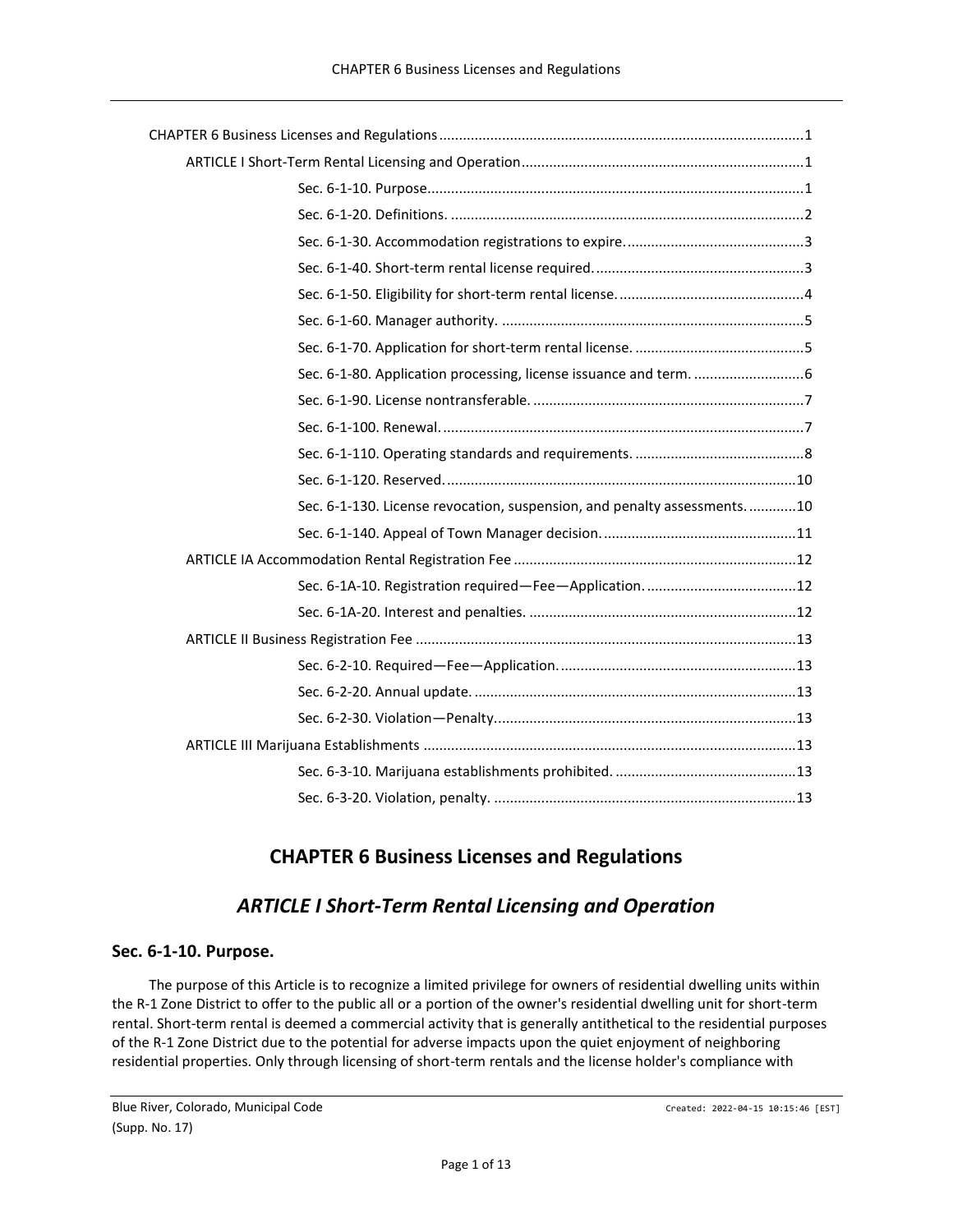regulations may short-term rental be an acceptable accessory activity conducted within dwelling units within the R-1 Zone District. As a privilege, issuance of a license to engage in short-term rental of residential property shall not establish a right to such activity or a right to continue the activity beyond the term of any license subject to compliance with all applicable regulations. License holders should not rely on the potential for future license renewals and the Town may alter, modify, suspend, or revoke the availability of a short-term rental licensing program at any time.

(Ord. No. 2020-15, § 3, 9-15-2020)

### <span id="page-1-0"></span>**Sec. 6-1-20. Definitions.**

For the purposes of this Article, the following definitions shall apply notwithstanding a definition provided for the same term or phrase by other Chapters or Articles of the Municipal Code:

*Advertise* means any act, method or means of drawing attention to a short-term rental for purposes of promoting the same for rent or occupancy.

*Applicant* means a person or authorized representative of a corporation or other legal entity that is an eligible to hold a short-term rental license pursuant to Section 6-1-50 and submits an application for issuance of a short-term rental licensee in accordance with this Article.

*Bedroom* shall mean a room within a residential dwelling unit that was lawfully created and is currently lawfully recognized by the Town as a bedroom within the meaning of applicable building and safety codes and intended for overnight sleeping accommodations. Rooms deemed permitted for overnight sleeping accommodation are limited to rooms designed and intended for the primary purpose of overnight sleeping and which include an interior door, one (1) or more closets, and one (1) or more windows which provide egress in the event of emergency and which room and windows meet standards established by the applicable building and safety codes for a bedroom. Garages, kitchens, bathrooms, living rooms, dining rooms, lofts, hallways, family or media rooms, storage rooms, and rooms not heated by the structure's central heating system are deemed not to be bedrooms for purposes of this definition.

*Dwelling unit* means one (1) or more lawfully created rooms with internal connections including bathroom and kitchen facilities designed, occupied, or intended for residential occupancy as separate quarters for the exclusive use of a single family for living, cooking, and sanitary purposes.

*Guest* means all persons renting and persons accompanying a renter of a short-term rental.

*Hosting platform* means a manner through which a host may offer a dwelling unit, or portion thereof, for short-term rental. A hosting platform includes, but is not limited to, an internet-based platform that allows a host to advertise and potentially arrange for temporary occupation of the dwelling unit, or portion thereof, through a publicly searchable website, whether the short-term renter pays rent directly to the host or to the hosting platform.

*Licensed premises* means the dwelling specified in an approved application for a license under this Article.

*License holder* or *licensee* shall mean the person or entity to whom a short-term rental license has been issued by the Town.

*Loft* shall mean an above grade room typically fully or partially partitioned from other rooms within a residence, accessible from the interior of the structure, but which does not qualify as a bedroom.

*Rent* means to allow the use of real property for a period of time. Rent includes such terms as lease, sublease, let, sub-let, share, time share, trade, and borrow.

*Short-term rental* means the rent for any form of consideration of a dwelling, dwelling unit, accessory dwelling unit, or portion of any dwelling unit to a specific person or persons for periods of time less than thirty (30)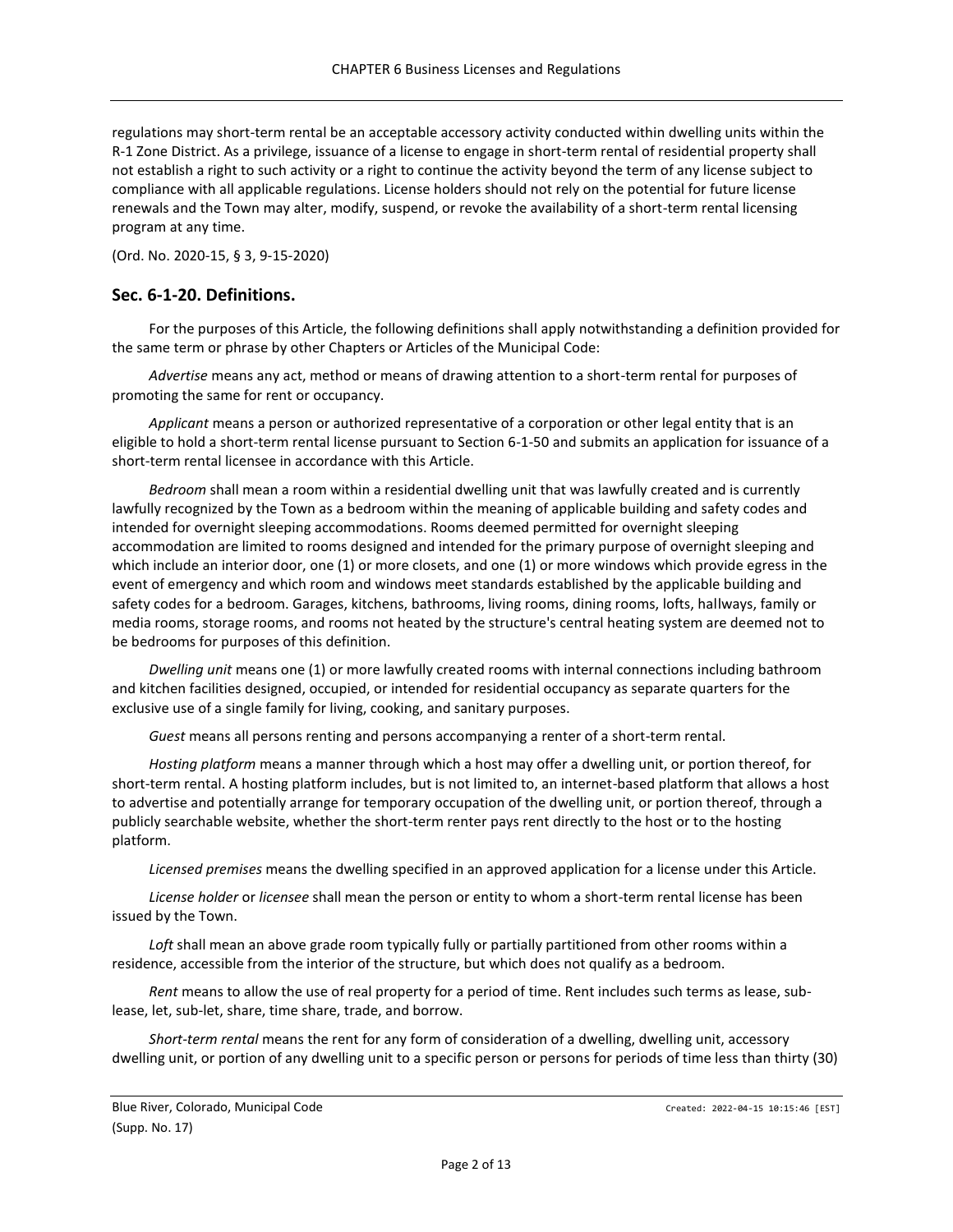consecutive days. A short-term rental is an activity that shall remain accessory, ancillary, and subordinate to the primary or principal residential use of such dwelling or dwelling unit. The phrase short-term rental does not include commercial hotels or motels.

*Town* means the Town of Blue River, Colorado. Use of the term "Town" in reference to an action to be undertaken by the Town may mean administrative, legislative, or other form of action depending on the context. "Town" shall not be deemed to imply that a referenced action must be undertaken by the Board of Trustees and, in most cases, such action would expressly reference the Board of Trustees as the acting body.

*Utility* or *utilities,* for purposes of determining occupancy limits for a short-term rental property only, means public and private service(s) both necessary and commonly found to be associated with the full use and occupancy of real property such as, but not limited to, water, wastewater (septic or sewer), gas (including propane), and electricity, but not including telephone, communication, or cable services.

(Ord. No. 2020-15, § 3, 9-15-2020; Ord. No. 2021-01, § 1, 1-19-2021)

## <span id="page-2-0"></span>**Sec. 6-1-30. Accommodation registrations to expire.**

On December 31, 2020, at 11:59 p.m., all accommodation registrations or other forms of permits or licenses issued by the Town pursuant to former Article 1 (renumbered by Ordinance No. 20-15 as Article 1A) of Chapter 6 shall expire and be automatically terminated.

(Ord. No. 2020-15, § 3, 9-15-2020)

### <span id="page-2-1"></span>**Sec. 6-1-40. Short-term rental license required.**

- (a) Commencing January 1, 2021, at 12:00 a.m., all short-term rentals shall require a short-term rental license issued in accordance with this Article.
- (b) A license issued pursuant to this Article is not required for rental of residential property for a period equal to or greater than thirty (30) consecutive days to the same person, persons, or entity. Agreements for rental terms of less than thirty (30) days shall not be combined or aggregated for the purpose of evading short-term rental licensing or regulation.
- (c) It shall be unlawful for any person to operate a short-term rental in the Town of Blue River without a license issued pursuant to this Article. Short-term rental of property without a short-term rental license constitutes a violation of the Municipal Code punishable in the Municipal Court or any court of competent jurisdiction. Any person who violates the requirements of this subsection (c) may be punished in accordance with the penalty provisions set forth in Section 1-4-20 of this Code provided that the minimum penalty for the first violation shall be four hundred dollars (\$400.00), the minimum penalty for a second violation shall be one thousand five hundred dollars (\$1,500.00), and the minimum penalty for the third and each additional violation shall be the maximum penalty allowed by law pursuant to Section 1-4-20.
- (d) It shall be unlawful for any person to operate a short-term rental in the Town of Blue River during any period where a previously issued license is suspended pursuant to Section 6-1-130. Short-term rental of property during any period where a license is suspended constitutes a violation of the Municipal Code punishable in the Municipal Court or any court of competent jurisdiction. Any person who violates the requirements of this subsection (d) may be punished in accordance with the penalty provisions set forth in Section 1-4-20 of this Code provided that the minimum penalty for the first violation shall be four hundred dollars (\$400.00), the minimum penalty for a second violation shall be one thousand five hundred dollars (\$1,500.00), and the minimum penalty for the third and each additional violation shall be the maximum penalty allowed by law pursuant to Section 1-4-20. As an alternative to penalty assessment, the court shall be authorized to revoke a short-term rental license upon payment in full of all outstanding taxes, fees, and charges owing to the Town.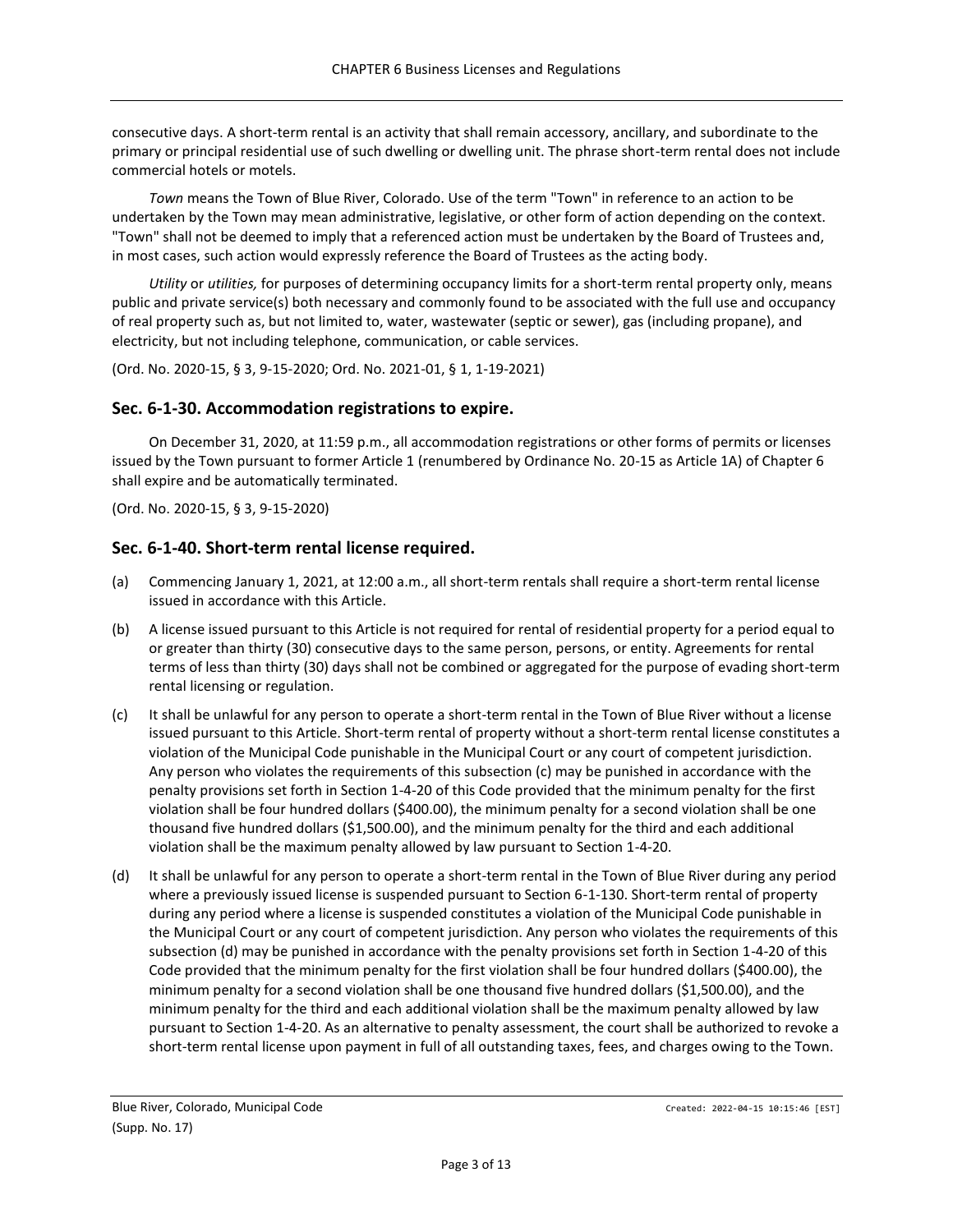- (e) It shall be unlawful for any person to advertise a short-term rental of property in the Town of Blue River without a valid and effective short-term rental license issued pursuant to this Article for the advertised property. Advertising a short-term rental of property without a short-term rental license constitutes a violation of the Municipal Code punishable in the Municipal Court or any court of competent jurisdiction. Any person who violates the requirements of this subsection (e) may be punished in accordance with the penalty provisions set forth in Section 1-4-20 of this Code provided that the minimum penalty for the first violation shall be four hundred dollars (\$400.00), the minimum penalty for a second violation shall be one thousand five hundred dollars (\$1,500.00), and the minimum penalty for the third and each additional violation shall be the maximum penalty allowed by law pursuant to Section 1-4-20.
- (f) It shall be unlawful for any license holder to attempt to assign, sell, convey, grant, or otherwise transfer a short-term rental license to another person or entity, or to attempt to assign, sell, convey, grant, or otherwise transfer a short-term rental license to another location. Such attempt to assign, sell, convey, grant, or otherwise transfer a short-term rental license constitutes a violation of the Municipal Code punishable in the Municipal Court or any court of competent jurisdiction. Any person who violates the requirements of this subsection (f) may be punished in accordance with the penalty provisions set forth in Section 1-4-20 of this Code provided that the minimum penalty for the first violation shall be four hundred dollars (\$400.00), the minimum penalty for a second violation shall be one thousand five hundred dollars (\$1,500.00), and the minimum penalty for the third and each additional violation shall be the maximum penalty allowed by law pursuant to Section 1-4-20.
- (g) Each separate act in violation of this Section shall be a separate offense. Each calendar day that a violation exists shall be a separate offense and violation of this Article.

(Ord. No. 2020-15, § 3, 9-15-2020)

### <span id="page-3-0"></span>**Sec. 6-1-50. Eligibility for short-term rental license.**

- (a) Only owners in fee simple of dwelling units lawfully constructed and lawfully existing within the R-1 Zone District shall be eligible for issuance of a short-term rental license.
- (b) Persons or entities that rent a dwelling unit (whether on a short-term or long-term basis) shall not be eligible for issuance of a short-term rental license.
- (c) Property designated, declared, deed-restricted, or reserved as affordable housing, employee housing, longterm rental housing, low-income housing, or other similar classification by the state of Colorado, any county or municipal government, special district, governmental or quasi-governmental authority or entity, or political subdivision shall be ineligible for the issuance of a short-term rental license. It is the intent of this Article to limit the privilege of short-term rentals to property generally unrestricted and available for use as a single-family residence.
- (d) Property owners convicted of, or who plead guilty or no contest to, a violation of an offense provided by Section 6-1-40 shall be ineligible to apply for, or for the issuance of, a short-term rental license for a period of three (3) years following the date of entry of such conviction or plea.
- (e) A property that held a license that was revoked pursuant to Section 6-1-40(d) (operation while suspended) or Section 6-1-130 (revoked for non-compliance) shall be ineligible to apply for, or for the issuance of, a shortterm rental license for a period of five (5) years following such revocation.

(Ord. No. 2020-15, § 3, 9-15-2020)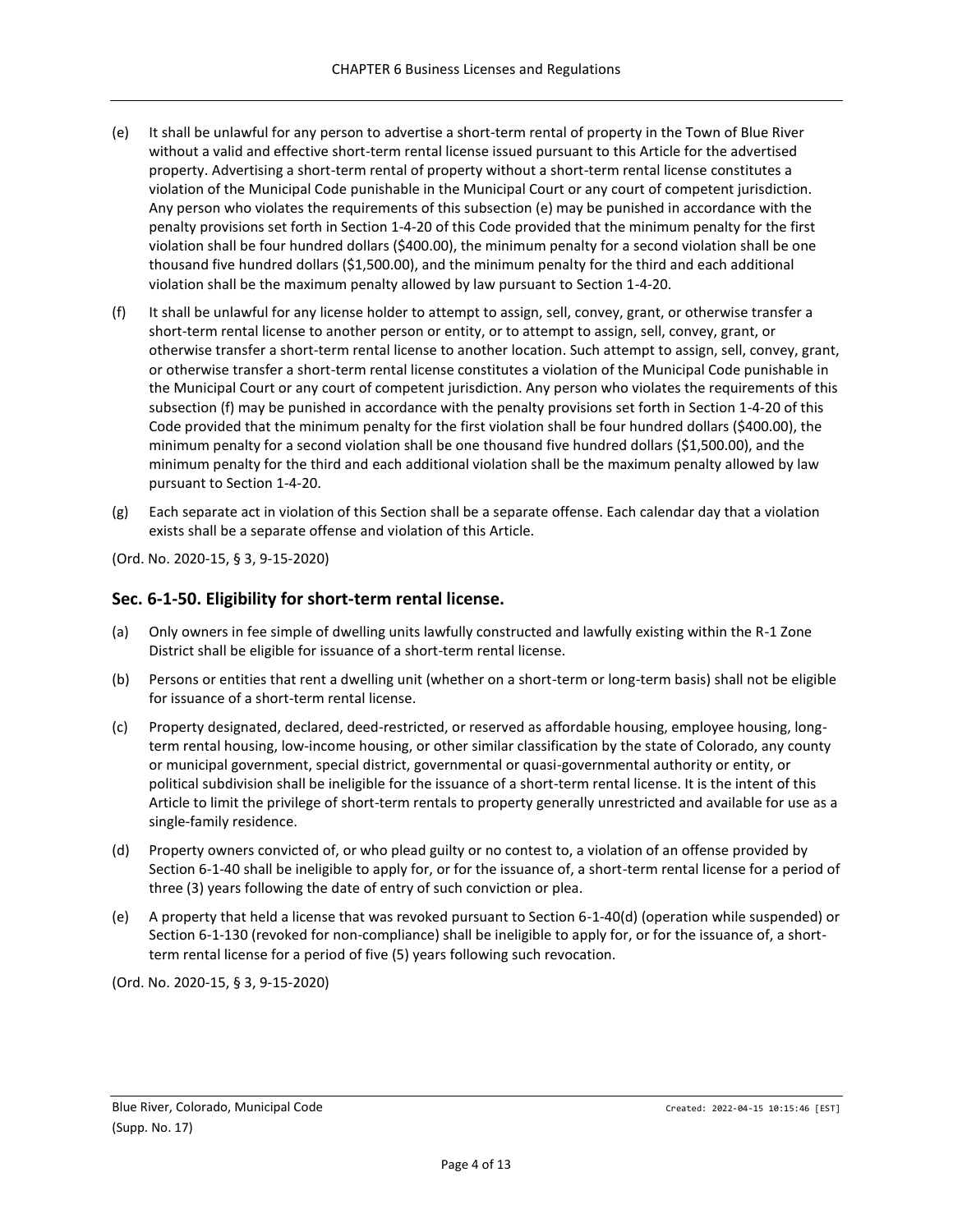### <span id="page-4-0"></span>**Sec. 6-1-60. Manager authority.**

- (a) The Town Manager may promulgate forms, checklists, self-certification affidavits, and other documents necessary or convenient for the purpose of ensuring conformance with this Article.
- (b) The Town Manager may submit any application for a short-term rental to any utility provider, governmental or quasi-governmental agency, law enforcement agency, or any other provider of services to the property in order to evaluate whether the operation of the short-term rental will comply with any applicable laws, regulations, standards, or rules.
- (Ord. No. 2020-15, § 3, 9-15-2020)

### <span id="page-4-1"></span>**Sec. 6-1-70. Application for short-term rental license.**

- (a) License application. Applicants for a short-term rental license shall submit an application to the Town Manager in a form approved by the Town. Such application, to be deemed complete, shall provide at a minimum the following:
	- (1) The applicant's full name, mailing or postal address, electronic mail address (if any), and telephone number.
	- (2) The address of the proposed licensed premises including a description or illustration of the area(s) that will be used for short-term rental purposes with a total number of bedrooms and an illustration of the off-street parking spaces reserved and available for the short-term rental. Illustrations need not be drawn to scale but should be sufficiently illustrative of the property, improvements, and parking areas to verify compliance of the proposed short-term rental with the requirements of this Article.
	- (3) A non-refundable application fee in an amount of two hundred dollars (\$200.00). The application fee shall be waived for any applicant seeking a license for 2021 that held a valid accommodation rental registration on December 30, 2020; provided that such applicant shall pay the applicable renewal fee established by Section 6-1-100(b) of this Article. The application fee may be increased annually on January of any year after 2021 by the Town Manager by not more than twenty-five dollars (\$25.00) where the Manager determines that such increase is necessary to meet the administrative cost of processing short-term rental applications
	- (4) The name, address, and telephone number for a person or property management company or agency that will serve, following license issuance, as the emergency contact for short-term rental guests in the event the license holder is unavailable.
	- (5) Documentation evidencing that the applicant has applied for or already possesses a sales tax license from the Colorado Department of Revenue.
	- (6) A written certification by the applicant that the dwelling unit presently is, and will continuously be, equipped with operational smoke detectors, carbon monoxide detectors, fire extinguishers, and other life safety equipment as required by standards set by the Town Manager.
	- (7) During periods of Town-recognized pandemic or other health emergency, a written certification by the applicant that the management and operation of the dwelling unit will meet requirements established by the Town Manager to best protect the health of property owners, guests, and the public. Such requirements may include, but not be limited to, ensuring personal physical spacing, reduction in guest occupancy limits, mandatory housecleaning and disinfectant services between guest stays, making disinfectants and sanitizers available to guests, and conformance with all applicable public health orders and directives.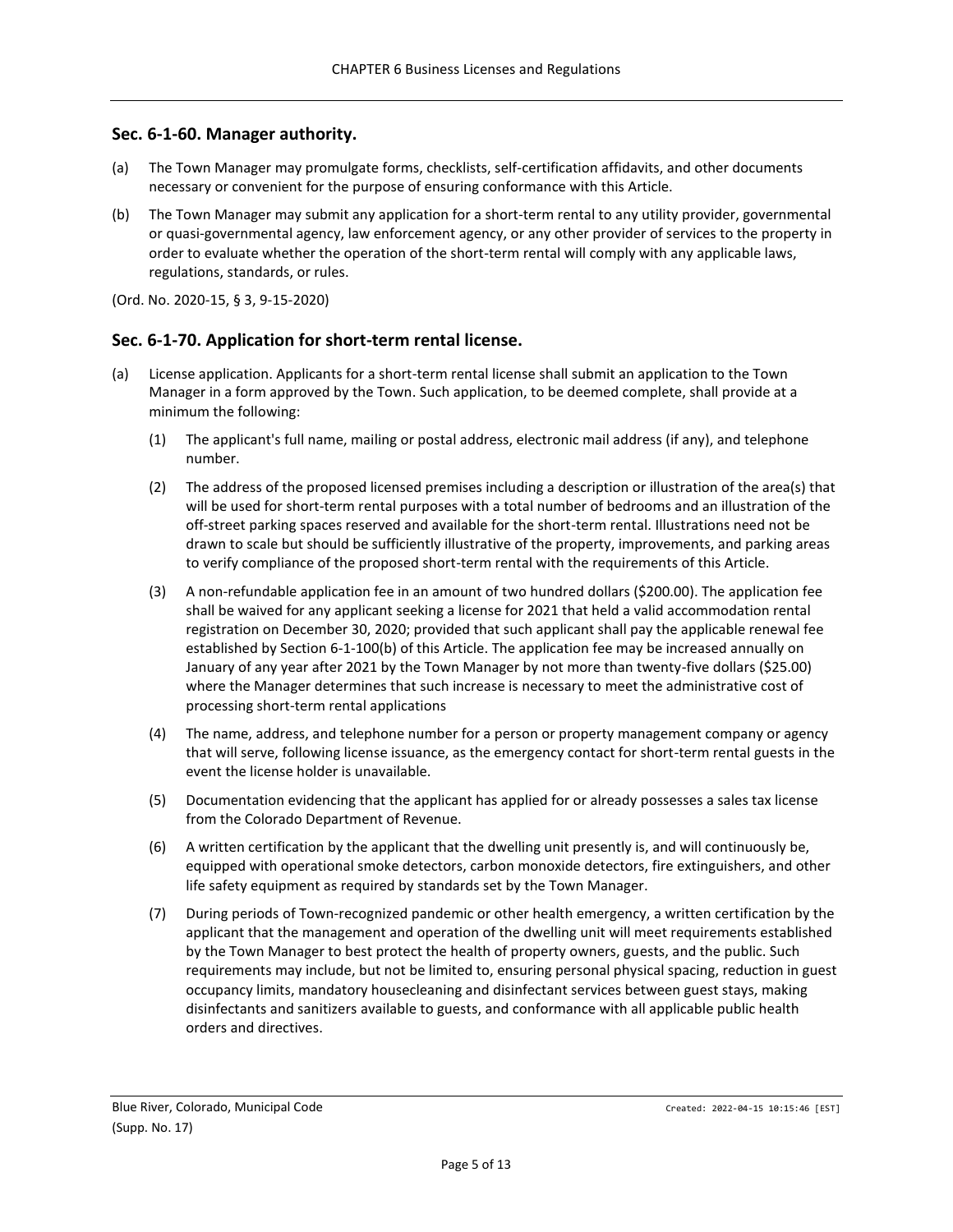- (8) A short-term rental self-inspection form confirming compliance with specific standards established by the Town Manager.
- (9) A written acknowledgement that the licensed premises of the dwelling unit may be subject to a request for a pre-arranged inspection by building, fire, zoning, and other officials, and that a failure to allow such pre-arranged inspection shall, in the discretion of the Town Manager, result in a suspension of the short-term rental license pursuant to Section 6-1-130 of this Article. Notice of inspection shall be mailed to the applicant's mailing address not less than ten (10) days prior to the date of the scheduled inspection. As a courtesy, the notice may also be sent to the electronic mail address of the property owner (if any). Immediate entry for inspection may also be obtained by issuance of an inspection warrant by the Municipal Court or other court or administrative or regulatory body.
- (10) All registration, license, customer, account, or other number or property identifying information assigned by any hosting platform used for the short-term rental (including, but not limited to, hosting platforms such as VRBO, Airbnb, HomeAway, Booking.com). If the applicant will maintain an independent website address for the short-term rental whether used for information to renters of to schedule rentals, the internet address of such website is required.
- (11) Such other information determined necessary by the Town Manager to evaluate the compliance of the applicant, licensed premises, or proposed short-term rental property or management with the requirements of the Municipal Code.
- (b) If any of the information provided in the license application changes or is no longer valid, the license holder shall notify the Town Manager within ten (10) days after knowledge of the changed information.

(Ord. No. 2020-15, § 3, 9-15-2020)

### <span id="page-5-0"></span>**Sec. 6-1-80. Application processing, license issuance and term.**

- (a) Processing. New license applications shall be reviewed by the Town Manager and approved, conditionally approved, or rejected within thirty (30) days from the date of the Town's receipt of a complete application. The Town Manager shall mail written response to the applicant's mailing address and electronic mail address (if any) concerning the application decision which response shall include the specific conditions imposed on approval or reason for any rejection.
- (b) Conditions of license issuance. The Town Manager may impose written conditions on the issuance of any license which conditions are found by the Town Manager to be either: (i) reasonable or necessary to ensure compliance with the requirements of the Municipal Code or other laws; or (2) recommended by any provider of any service to the property to meet or address service capacity or operational limitations. Such conditions are subject to the discretion of the Town Manager and a condition may include a limitation on the authorized total occupancy of the short-term rental pursuant to Section 6-1-110(a), upgrading of service facilities, or payment of fees or charges to a service provider to accommodate the proposed short-term occupancy.
- (c) Issuance. Upon approval or conditional approval of an application, the Town Manager shall cause written acknowledgement or certification of the issuance of a license to the mailed to the applicant. The date of issuance, Town-assigned license number, and any conditions of approval shall be clearly noted on the face of the acknowledgement or certification and such conditions shall be deemed an operating standard or requirement for the license for which non-compliance may justify revocation, suspension, or penalty assessment in accordance with Section 6-1-130.
- (d) License term. All short-term rental licenses, whether newly issued or renewed, shall expire on December 31 of the year in which the license was issued or the renewal granted provided that licenses issued on or after October 1 shall expire on December 31 of the following year. License holders may seek license renewal pursuant to Section 6-1-100.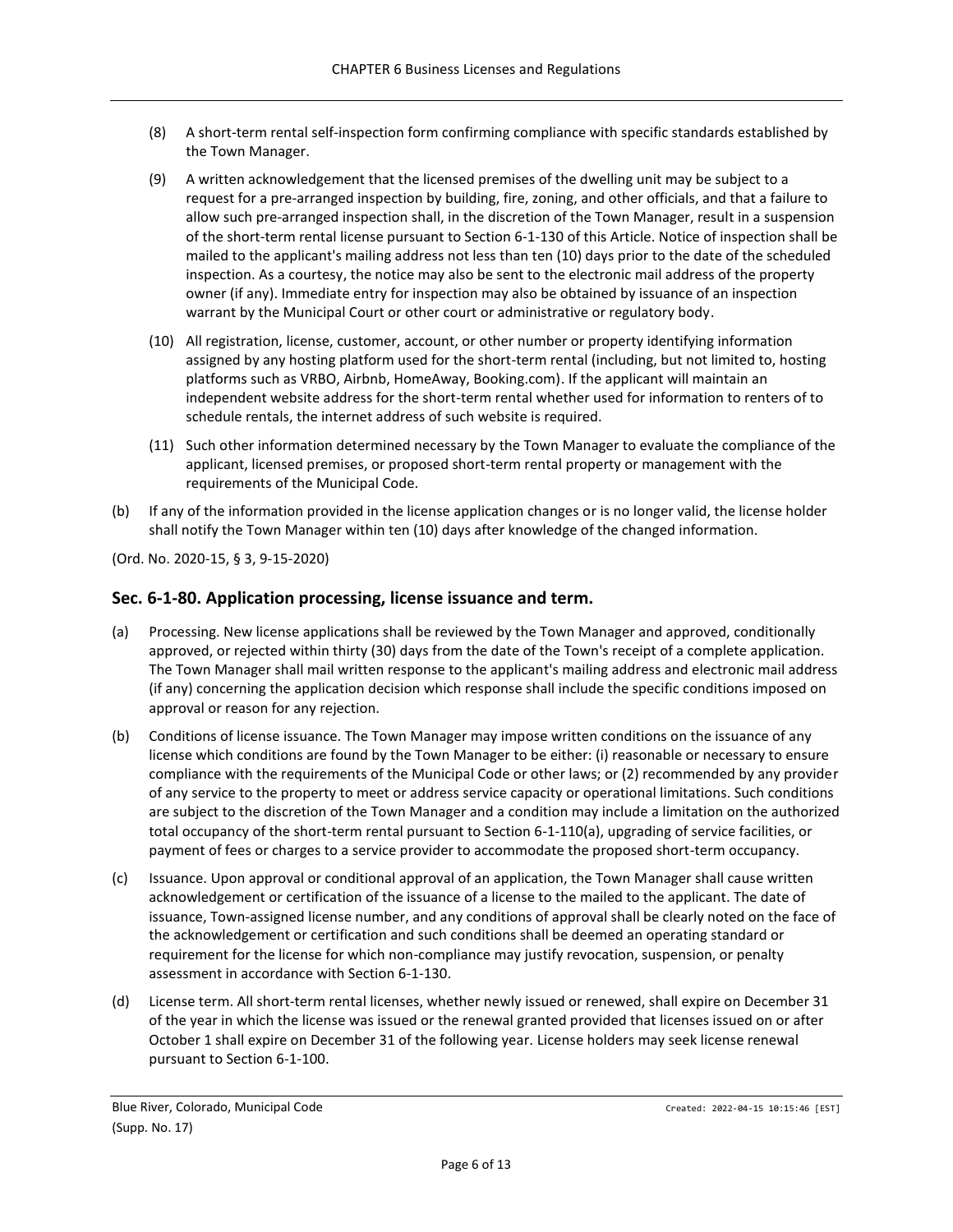#### (Ord. No. 2020-15, § 3, 9-15-2020)

#### <span id="page-6-0"></span>**Sec. 6-1-90. License nontransferable.**

Short-term rental licenses are nontransferable. Change of ownership of the property subject to short-term rental license shall automatically void any previously issued or existing license and shall require the new owner to apply for a new short-term rental license if short-term rental of the property is desired. Any attempt to transfer a licensee shall be subject to enforcement pursuant to Section 6-1-40(f).

(Ord. No. 2020-15, § 3, 9-15-2020)

#### <span id="page-6-1"></span>**Sec. 6-1-100. Renewal.**

- (a) A valid and effective short-term rental license which expires on December 31 of the year of issuance may be annually renewed by the license holder for the next year in accordance with this Section. The Town Manager may, as a courtesy, advise a license holder of the need and obligation to renew a previously issued license; however, the ultimate obligation to timely apply for and obtain a license renewal shall rest with the license holder.
- (b) License renewal requests shall be made in writing through the submission to the Town Manager of a renewal form preferably prior to December 1. Renewal forms submitted after December 15 for a renewal for the next year shall be deemed late. Late renewal applications may be accepted at the discretion of the Town Manager upon the license holder's showing of good cause or excusable neglect. The Town Manager is authorized to impose a late fee or charge on any renewal requests submitted after January 31 in an amount not to exceed fifty dollars (\$50.00).
- (c) The renewal application must be accompanied by the annual short-term rental license renewal fee. For renewals of licenses issued for calendar year 2021 (i.e., renewal of license into 2022), such annual renewal fee shall be one hundred fifty dollars (\$150.00); thereafter, the Town Manager is authorized to administratively establish, following consultation with the Board of Trustees, an appropriate annual renewal fee to address the reasonable costs of the Town in processing applications and generally investigating and enforcing this Article. The imposition of a renewal fee shall not prohibit or preempt the Town from seeking compensation or reimbursement of costs incurred in a specific enforcement action against a license holder.
- (d) Upon receipt of a timely renewal application, the Town Manager will review the application and administratively approve the renewal of the license, provided that for the year immediately preceding the date of renewal the following conditions are found by the Manager to be fully satisfied:
	- (1) The applicant for license renewal was the original applicant for the license;
	- (2) The property is not presently, and has not been during the prior calendar year, in violation of this Article, other provisions of the Municipal Code, or conditions imposed upon the license;
	- (3) The previously issued short-term rental license is current and valid and has not been suspended during the prior calendar year;
	- (4) The property has not been the subject of a nuisance violation conviction, or plea of guilty or no contest; and
	- (5) The property has no outstanding local or state tax obligations.

If any one (1) of the conditions are not satisfied, the Town Manager shall deny the renewal application. The Town Manager is authorized to issue a conditional renewal requiring the license holder to promptly remedy or resolve one (1) or more issues that otherwise would necessitate rejection of the license renewal. The license holder's failure to timely satisfy a condition of license renewal shall, without any formal action other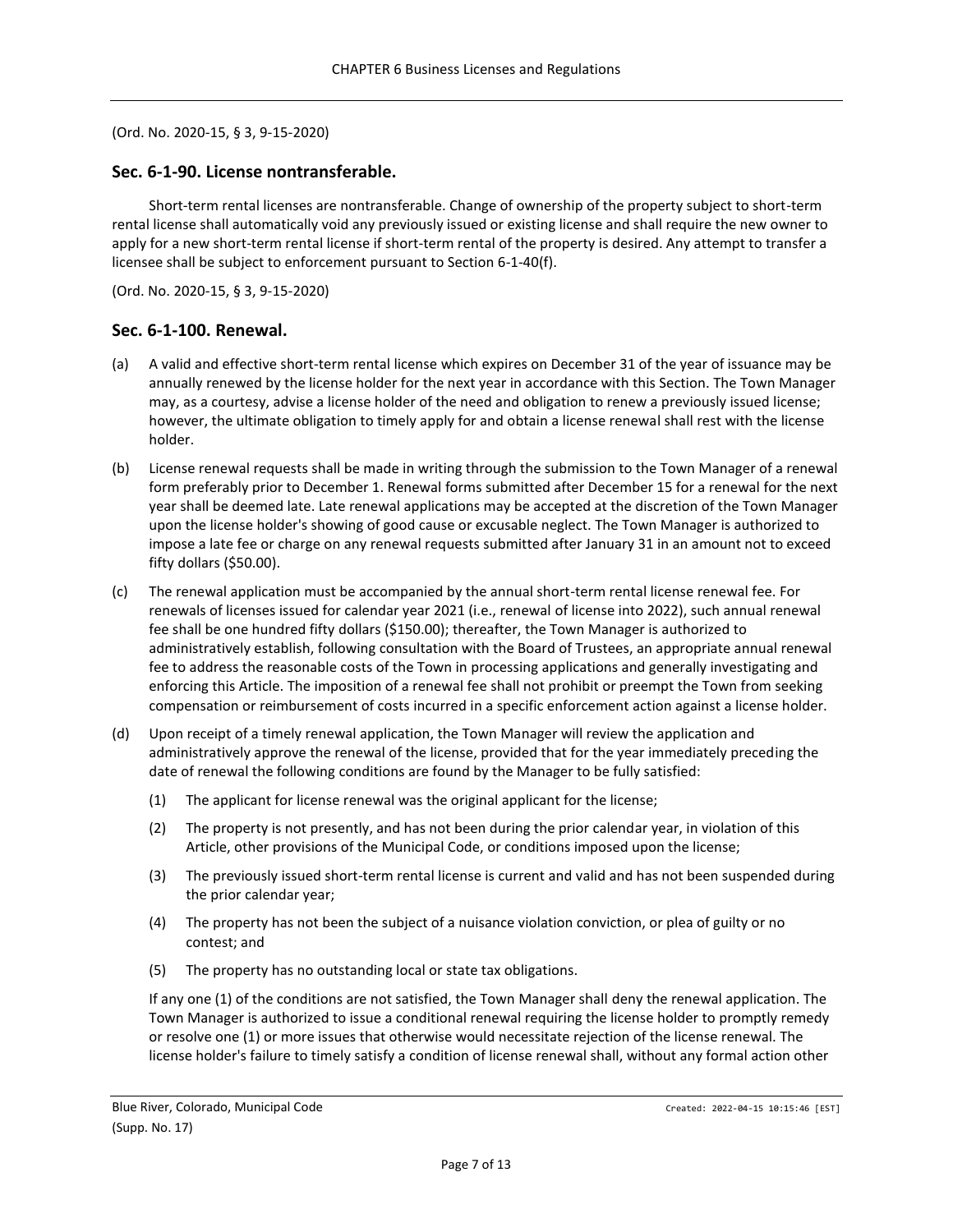than notice to the license holder, result in the revocation of the license renewal as if the renewal was rejected upon initial application.

- (e) Conditions of renewal. The Town Manager may impose written conditions on the issuance of any renewal which conditions are found by the Town Manager to be either: (i) reasonable or necessary to ensure compliance with the requirements of the Municipal Code or other laws; or (2) recommended by any provider of any service to the property to meet or address service capacity or operational limitations. Such conditions are subject to the discretion of the Town Manager and a condition may include a limitation on the authorized total occupancy of the short-term rental pursuant to Section 6-1-110(a), upgrading of service facilities, or payment of fees or charges to a service provider to accommodate the proposed short-term occupancy.
- (f) License holders denied a renewal may appeal the Town Manager's decision to the Board of Trustees in accordance with Section 6-1-140.
- (g) If a renewal application is denied by the Town Manager or denied following appeal to the Board of Trustees, no application for a short-term rental license shall be accepted for such property for one (1) year from the date of denial.

(Ord. No. 2020-15, § 3, 9-15-2020)

### <span id="page-7-0"></span>**Sec. 6-1-110. Operating standards and requirements.**

A licensed short-term rental may continue during the duration of the license period only if the rental operation and the license holder conforms to each of the operating standards and requirements set forth in this Section:

(1) Occupancy limitation. During the period of any short-term rental, the dwelling unit may not exceed an occupancy of two (2) persons for each bedroom (as defined by Section 6-1-20) plus a total of two (2) additional persons. For example, a two-bedroom residence shall be limited during the period of any short-term rental to a total occupancy of six (6) persons.

The Town Manager may reduce the maximum occupancy where the Manager determines based upon reasonably credible information that: (1) the available utility capacity for the short-term rental property is insufficient to support the maximum occupancy; or (2) that a utility service provider has established a lower maximum or permitted occupancy for the short-term rental property for utility purposes; or (3) building, construction permitting, or other public records demonstrate that the short-term rental property did not receive required approval of any existing rooms proposed for use for overnight stay. In rendering such determination, the Town Manager may rely upon information, records, or data available to the public.

The Town shall establish as a condition of the license the total maximum occupancy limitation for the dwelling unit during the term of any short-term rental.

- (2) Parking limitations. The Town may establish a maximum number of vehicles that may be parked offstreet at a short-term rental property based on the information provided in the application, any general parking limitations imposed by the Town, and/or a Town-inspection of the property. The Town may establish as a condition of the license the total maximum vehicle parking limitation for the shortterm rental.
- (3) Advertising requirements. Advertising to the public for a licensed short-term rental by any means or method, including web-based housing platforms, shall include: (1) reference to the Town-issued license number; (2) the maximum occupancy limitation imposed for the short-term rental by the Town pursuant to subsection (a) above; and (3) the maximum off-street parking limitation imposed for the short-term rental by the Town pursuant to subsection (b) above. It shall be deemed a flagrant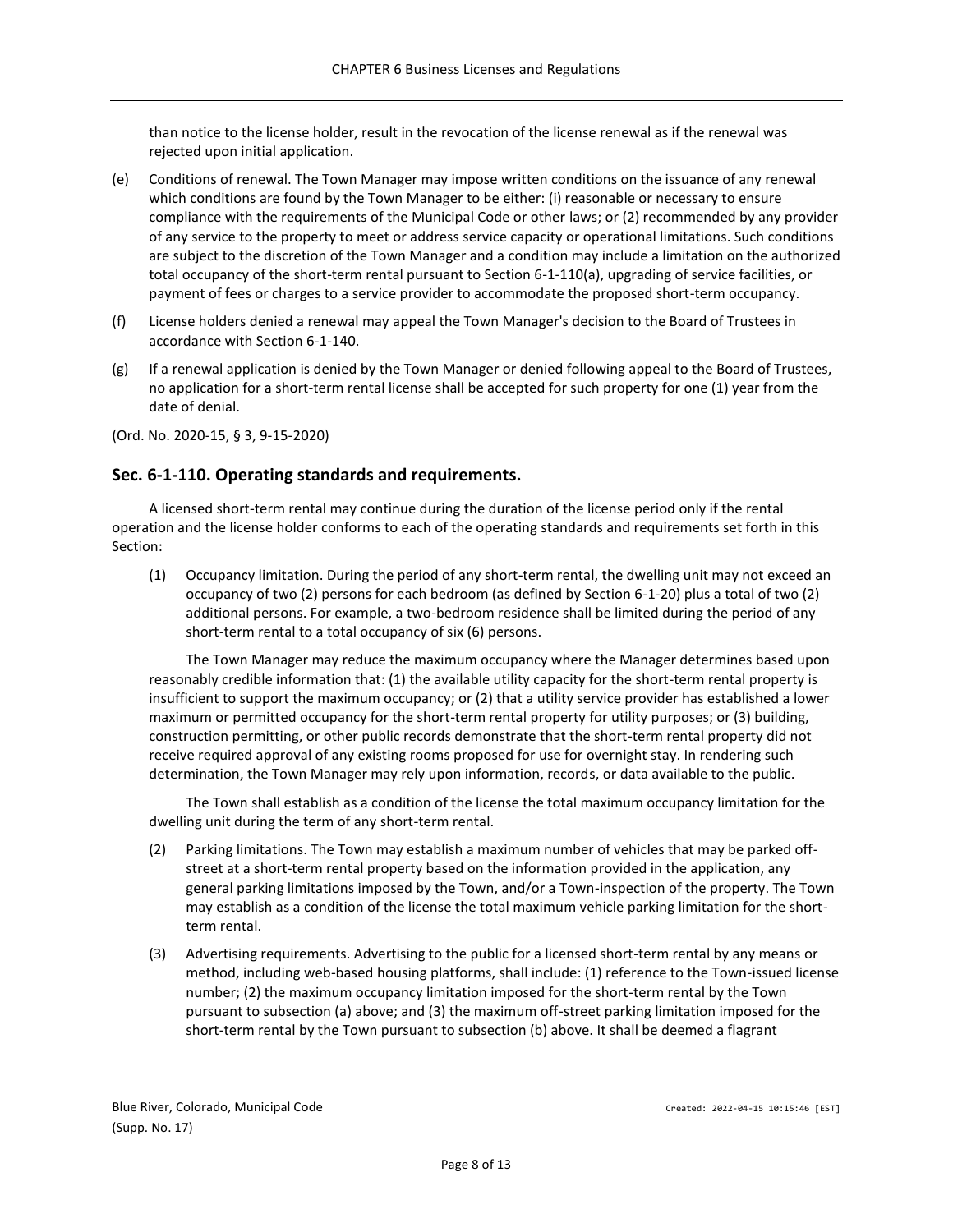disregard of the standards of operation to advertise that the short-term rental is available for a greater occupancy or greater parking than that established by the Town for the property.

- (4) Conformance with applicable laws. The operation of the short-term rental shall at all times meet the requirements of the state and local laws generally applicable to the public and to the licensed property within the Town of Blue River, such as but not limited to, parking, outdoor lighting, noise, open fire burning, signage, animal and leash laws, trash and refuse management, and snow and ice removal. It shall be the obligation of the license holder to advise guests of all laws affecting the guests' use of the dwelling unit. It is the license holder's responsibility to ensure the operation of the short-term rental property in conformance with all Town requirements and laws and, therefore, offenses committed by guests shall adversely impair the license and the license holder's privilege to operate a short-term rental and such offenses may be cause to revoke, suspend, or penalize a license or license holder in accordance with Section 6-1-130. It shall not be a defense to any revocation, suspension, or penalty assessment that the underlying offenses were committed by the license holder's guests or invitees of the license holder's guests.
- (5) Posting required. Both on the interior side of the primary entry door of the dwelling unit and also prominently placed on the counter of the dwelling unit's primary kitchen, the license holder shall post written notices in not less than twelve-point font containing the following:
	- a. License holder's telephone number, text and electronic mail addresses (if applicable);
	- b. Telephone contact information for a person or management company available to the guest to address issues during the rental stay in the event that the license holder cannot be reached;
	- c. Quiet hours are 10:00 p.m. to 7:00 a.m. during which time activities outside and within the premises that can be heard by neighboring properties will be subject to enforcement pursuant to the Town's noise ordinance;
	- d. Trash and recycling schedule and instructions on how to properly dispose of trash to prevent wildlife conflicts, if applicable;
	- e. Renters are not authorized to use the Goose Pasture Tarn, the lake east of Highway 9 near the north boundary of the Town of Blue River and such use is unlawful;
	- f. Parking restrictions and limitations for the property including instruction that the Town of Blue River prohibits parking of vehicles on all Town streets;
	- g. Fire restrictions, if applicable;
	- h. Evacuation directions in the event of fire or emergency;
	- i. Location of the fire extinguisher(s);
	- j. Any other information deemed necessary by the Town Manager to ensure the public's health and safety.

The Town may, at its discretion, prepare and distribute to the license holder a notice for posting meeting the information requirements of this subsection (c). In the event that the Town provides to a license holder such notice, the failure of the license holder to post the Town-prepared notice shall constitute a breach of the obligation to post notice. Individual license holders are encouraged to work with the Town in preparing a posting notice tailored to meet the special needs of the short-term rental operation and the Town requirements and the posting of such jointly prepared notice shall be deemed to meet all requirements of this subsection (e).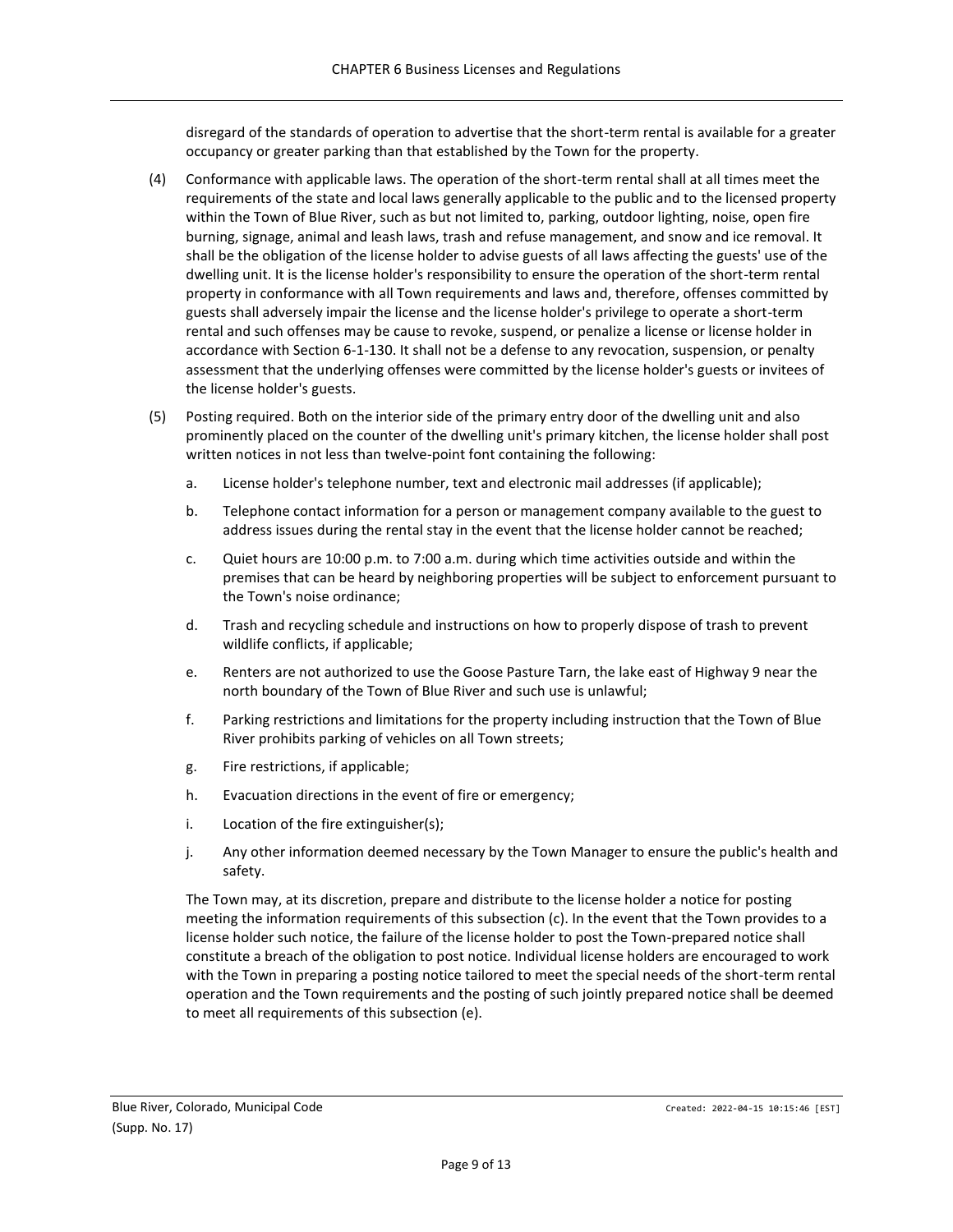- (6) Safety equipment. The license holder shall equip the licensed premises with the following operational equipment: smoke detector, carbon monoxide detector, fire extinguisher, and other life safety equipment as required by the Town Manager.
- (7) Entry of short-term rental premises. The license holder shall allow access to the short-term rental property by Town building, fire, and zoning officials upon a pre-arranged schedule. Notice of inspection shall be mailed to the applicant's mailing address not less than ten (10) days prior to the date of the scheduled inspection. As a courtesy, the notice may also be sent to the electronic mail address (if any). Immediate entry for inspection may also be obtained by issuance of an inspection warrant by the Municipal Court or other court or administrative or regulatory body.
- (8) Payment of taxes. The license holder shall pay all sales taxes, accommodation taxes, and fees owed to the Town in a timely manner.
- (9) Payment of penalty assessment. The license holder shall pay all penalty assessments imposed pursuant to this Article in a timely manner.
- (10) Change of information. The license holder shall notify the Town Manager within ten (10) days after knowledge of a material change to information submitted to the Town to obtain a short-term rental license. A material change includes information required by Section 6-1-70 (a)(1), (2), (4), (5), (6), and (10).

(Ord. No. 2020-15, § 3, 9-15-2020; Ord. No. 2021-01, § 1, 1-19-2021)

### <span id="page-9-0"></span>**Sec. 6-1-120. Reserved.**

#### <span id="page-9-1"></span>**Sec. 6-1-130. License revocation, suspension, and penalty assessments.**

- (a) It shall be unlawful for a license holder to operate a short-term rental that is not in compliance with the standards and requirements of Section 6-1-110. A license holder that fails to meet the standards and requirements of Section 6-1-110 in the operation of a licensed short-term rental may have the holder's license: (i) revoked; (ii) suspended; and/or (iii) made subject to administratively imposed penalty in accordance with this Section.
- (b) It shall be unlawful for a license holder to fail to timely pay a penalty assessment imposed in accordance with this Section 6-1-130. A license holder that fails to timely pay an administrative penalty assessment shall be deemed in flagrant disregard for the standards and requirements of Section 6-1-110 which shall justify either revocation or suspension of the license.
- (c) Upon complaint or upon reason to believe a license holder is not in compliance with the standards and requirements of Section 6-1-110, the Town Manager may investigate such circumstance and render an administrative determination whether the license holder is in compliance. Upon a finding of non-compliance, the Town Manager shall notify the license holder of such determination and may:
	- (1) Revoke the license holder's license. Revocation shall be limited to situations where the Town Manager determines that a license holder: (i) demonstrated a flagrant disregard for the standards and requirements of Section 6-1-110; or (ii) failed to operate the short-term rental in accordance with the standards and requirements of Section 6-1-110 after three (3) or more notices of non-compliance during a twelve-month period.
	- (2) Suspend the license holder's license. Suspension for a period of time not to exceed six (6) months shall be limited to situations where the Town Manager determines that a license holder has failed to operate the short-term rental in accordance with the standards and requirements of Section 6-1-110 after two (2) or more notices of non-compliance. The Town Manager shall be authorized to enter into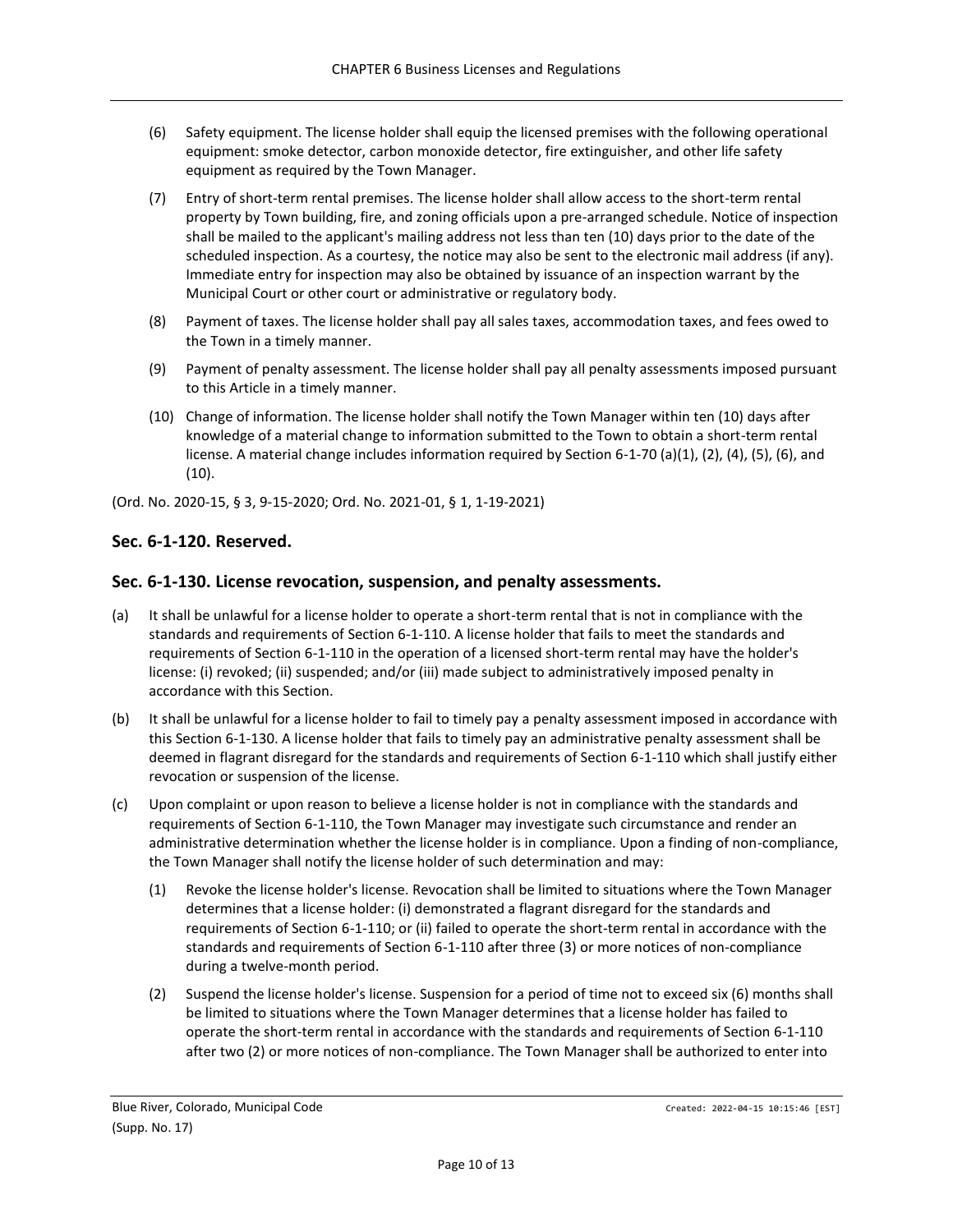an agreement with a license holder to hold in abeyance any suspension pending the license holder's compliance with conditions deemed necessary by the Town Manager to bring the operation of the short-term rental into compliance.

- (3) Assess an administrative penalty. The Town Manager may impose an administrative penalty in an amount not to exceed two hundred dollars (\$200.00) for each finding of non-compliance. Penalty assessment shall be customarily imposed upon the license holder when failing to promptly bring the operation of the short-term rental into compliance with the standards and requirements upon notice by the Town. Interest at five (5) percent each full calendar month (prorated for any partial month) shall accrue upon any outstanding and unpaid penalty assessment amount owned until the assessment is paid in full. Interest accrual shall not be stayed or suspended during any period of administrative or judicial challenge or appeal.
- (d) The Town Manager shall serve a notice of revocation, suspension, or penalty assessment by first class and certified mail to the address of the license holder. The Town Manager may also, as a courtesy, send notice to the license holder through electronic mail to any address of the license holder provided to the Town. The notice shall identify:
	- (1) The name of the license holder and the license number;
	- (2) The applicable section(s) of the violation(s) together with a description of the violation;
	- (3) The action, if any, required to correct the violation; and
	- (4) The effective date of the revocation, suspension, or penalty assessment which shall commence, or be due and owing, no earlier than fifteen (15) days after the date of the notice.

The notice shall inform the license holder of the right to appeal the decision appeal right as set forth herein. Provided that the mailed notice is properly addressed to the license holder's last known registered address with the Town, failure of the license holder to receive such mailing or to accept mailing shall not preclude or prevent the imposition of revocation, suspension, or penalty assessment including any interest owed on penalty assessment.

(Ord. No. 2020-15, § 3, 9-15-2020)

#### <span id="page-10-0"></span>**Sec. 6-1-140. Appeal of Town Manager decision.**

- (a) A license holder may appeal a Town Manager's decision regarding a renewal, revocation, suspension, penalty assessment, or a condition of the permit issuance or renewal by submitting a written notice of appeal with the Town Manager within twenty (20) calendar days of the date of the notice of the Manager's action. An appeal shall stay (hold in abeyance) the decision to reject or condition a renewal, or revoke, to suspend, or to impose penalty assessment until a final written decision is issued by the Board of Trustees on the appeal. The notice of appeal shall state in writing specifically why the renewal decision, revocation, suspension, assessment, or condition is not warranted, justified, or based on accurate information.
- (b) Upon receipt of the appeal, the matter shall be set for a quasi-judicial (on the record) hearing before the Board of Trustees or, at the Board's discretion, an appointed independent hearing officer selected by the Town Attorney. Notice of the hearing shall be provided to the license holder by mail addressed to the license holder's mailing address provided to the Town. Notice shall also be provided to owners of record of property within two hundred (200) feet of the licensed short-term rental.
- (c) At the hearing, the license holder, the Town, and any property owners of record of property within two hundred (200) feet of the licensed short-term rental may present evidence and testimony concerning the renewal or violation(s). In determining whether to uphold the revocation, suspension, or penalty assessment, or modify its terms, the Board of Trustees shall determine whether the Town Manager's decision to revoke,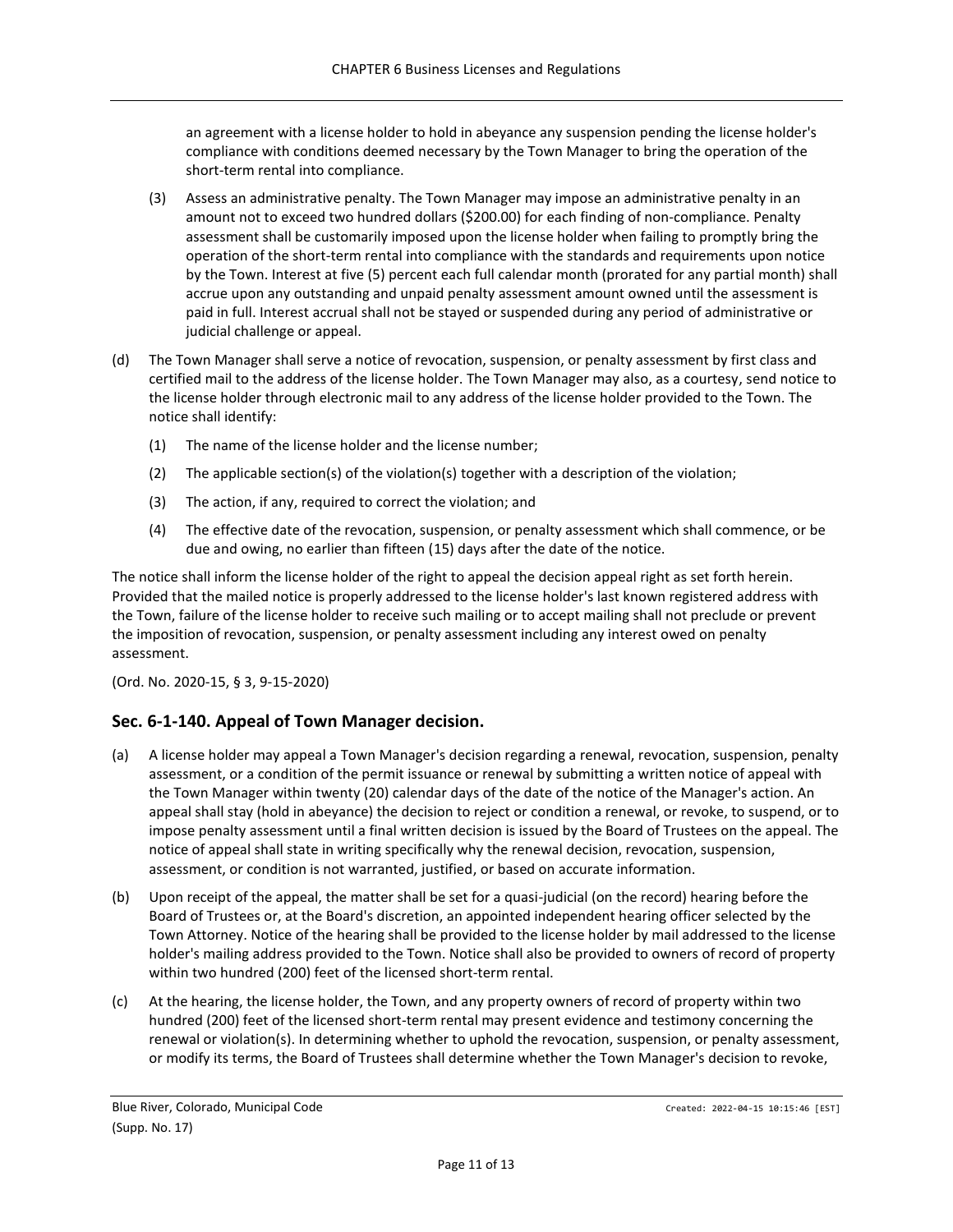suspend, or assess was unreasonable, arbitrary or capricious, or not based on sufficient evidence. The Board may consider the severity of the violation(s), the culpability of license holder, any measures taken to remedy the violation to ensure it will not reoccur. For renewals, the Board may instruct the renewal to be issued subject to reasonable conditions which will ensure ongoing conformance of the short-term rental with the requirements of this Article and other provisions of the Municipal Code.

(d) Following the conclusion of the hearing, the Board of Trustees shall issue a written decision which constitutes the final decision for purpose of any further appeal pursuant to Rule 106(a)(4) of the Colorado Rules of Civil Procedure. No stay shall be afforded to any license holder upon a denial of renewal, revocation, suspension, or penalty assessment during any further appeal of the Board of Trustee's decision.

<span id="page-11-0"></span>(Ord. No. 2020-15, § 3, 9-15-2020)

# *ARTICLE IA Accommodation Rental Registration Fee<sup>1</sup>*

## <span id="page-11-1"></span>**Sec. 6-1A-10. Registration required—Fee—Application.**

- (a) It is unlawful for any person or corporation to lease, rent or furnish any room or other accommodation within the Town for less than thirty (30) days without first having filed with the Town Clerk an accommodation rental registration on a form furnished by the Town Clerk.
- (b) The accommodation rental registration shall be renewed annually on or before each anniversary.
- (c) In the event that there is any change to the information required to be provided on such accommodation rental registration filing form, an updated form shall be filed with the Town Clerk before any person or corporation leases, rents or furnishes any room or other accommodation for less than thirty (30) days within the town.
- (d) The filing of each initial accommodation rental registration form shall be accompanied by payment of a fee of two hundred dollars (\$200.00), and the annual renewal of the same shall be accompanied by payment of a fee of one hundred and fifty dollars (\$150.00).
- (e) The registration form shall include the name and mailing address of the person or corporation leasing, renting or furnishing any room or other accommodation and shall include the physical address of the room or accommodation and such other information as shall be reasonably required.

(Ord. No. 2020-07, § 2, 3-11-2020; Ord. No. 2020-15, § 1, 9-15-2020)

## <span id="page-11-2"></span>**Sec. 6-1A-20. Interest and penalties.**

If remittances and reports are not received on the due dates specified in Section 6-1A-10, a penalty shall be imposed in the amount of ten (10) percent of the liability for the fee, and the total amount due, including tax and penalty, will bear interest at the rate of one and one-half  $(1\frac{1}{2})$  percent per month or fraction thereof until such reports and remittances are received by the Town Clerk.

(Ord. No. 2020-07, § 2, 3-11-2020; Ord. No. 2020-15, § 1, 9-15-2020)

 $1$ Editor's note(s)—Ord. No. 2020-07, § 2, adopted March 11, 2020, repealed Art. I, §§ 6-1-10—6-1-40, and enacted a new Art. I, §§ 6-1-10 and 6-1-20, as set out herein. The former article pertained to similar subject matter and derived from Ord. 10-06-a § 1, adopted 2010; and Ord. No. 14-02, § 1, adopted Feb. 18, 2014. Subsequently, Ord. No. 2020-15, §§ 1, 2, adopted September 15, 2020, renumbered Art. I, §§ 6-1-10 and 6-1- 20 as Art. IA, §§ 6-1A-10 and 6-1A-20, as set out herein. Effective at 11:59 p.m. on December 31, 2020, Art. IA shall be repealed.